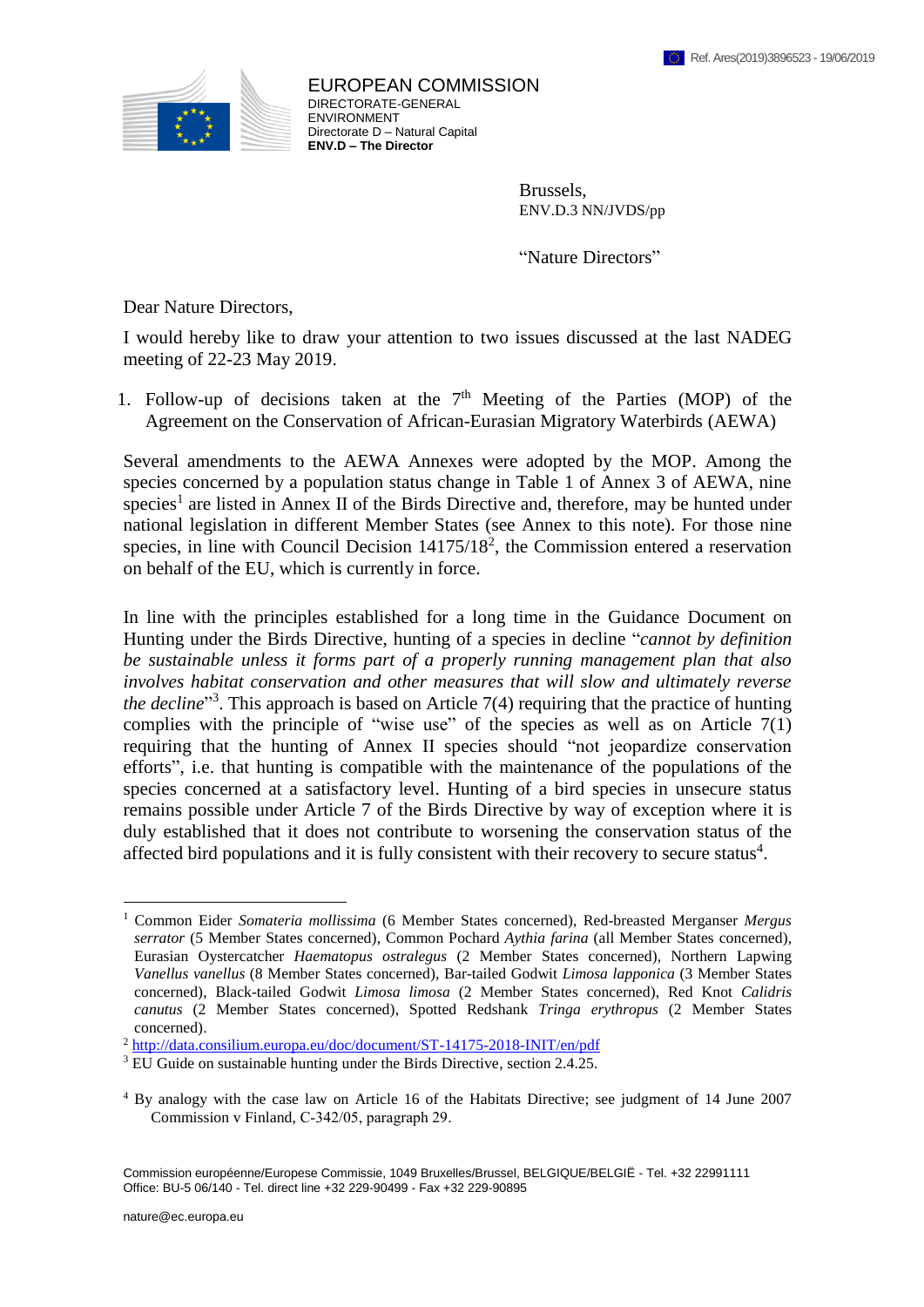As no valid management plan (including an adaptive harvest programme) is in place for the above nine species, their hunting cannot be considered compatible with the abovementioned requirements set in Article 7 of the directive. Therefore, hunting of these species should temporarily be suspended until such plans are in place and implemented. Any hunting thereafter should only be on the basis of it being sustainable and consistent with the recovery of the species to good conservation status. I hereby would like to invite you to inform us on your intentions in this respect by 31 July 2019.

Member States willing to allow hunting of these species in the future should take the lead in developing management plans, including adaptive harvest management programmes. In this respect, I welcome the availability expressed by Finland to lead on the Common Eider management plan development.

2. Prioritized Action Framework (PAF) and financing seminars

On 5 February 2019, I sent you a note recalling the need to submit to us the updated PAFs for the upcoming period 2021-2027. I would like to thank the nine Member States which have already done this and encourage those which still have to submit their PAFs to do so as soon as possible.

As explained at the latest NADEG meeting, the Commission assesses the PAFs in terms of their completeness, coherence and quality. Some of you have already received our feedback. I hope you found it useful in view of finalising the draft and submitting the final PAF. The remaining Member States, which are still awaiting our feedback, will receive our assessments in the coming weeks.

Let me take this opportunity to remind you of the importance of the PAFs as strategic planning tools. They set the financing priorities for EU investment in nature for the period 2021-2027 with a view to uptake of EU funds. On the basis of updated costings of management of the Natura 2000 network they should underpin the preparation of EU funding programmes post-2020, including the CAP Strategic Plans and Eco-schemes, cohesion, regional, maritime and fisheries programmes. In this respect, I would like to stress that according to the Commission proposal for the European Regional Development Fund (ERDF) regulation, funding from objective 2(7) related to biodiversity is conditional upon submitting a complete PAF of sufficient quality. The fulfilment of this so-called 'enabling condition' is necessary to ensure the timely approval of the ERDF programme for each of your countries.

PAFs will also serve as relevant plans for the purpose of strategic nature projects (SNAPs), which will replace nature integrated projects in the next LIFE Programme starting in 2021. In order to avoid any delay in LIFE implementation and optimise use of this fund, PAFs need to be in place well before the next EU funding cycle.

Let me also recall that the Commission has offered Member States to host financing seminars organised with the support of an external contractor. Most of you have already availed of this opportunity. The overall feedback from these seminars has been very positive as it helped the authorities and stakeholders to better understand the rationale behind the revised PAF format and to get information about opportunities for EU funding for Natura 2000 post-2020. Yet, some of you have not expressed an interest in hosting such a seminar. I think it would be regrettable if this opportunity was not availed of. I would therefore strongly encourage the remaining Member States to get in touch with us with a view to scheduling the event and discussing the agenda.

> Yours sincerely, *E-signed*

Humberto Delgado Rosa **Director**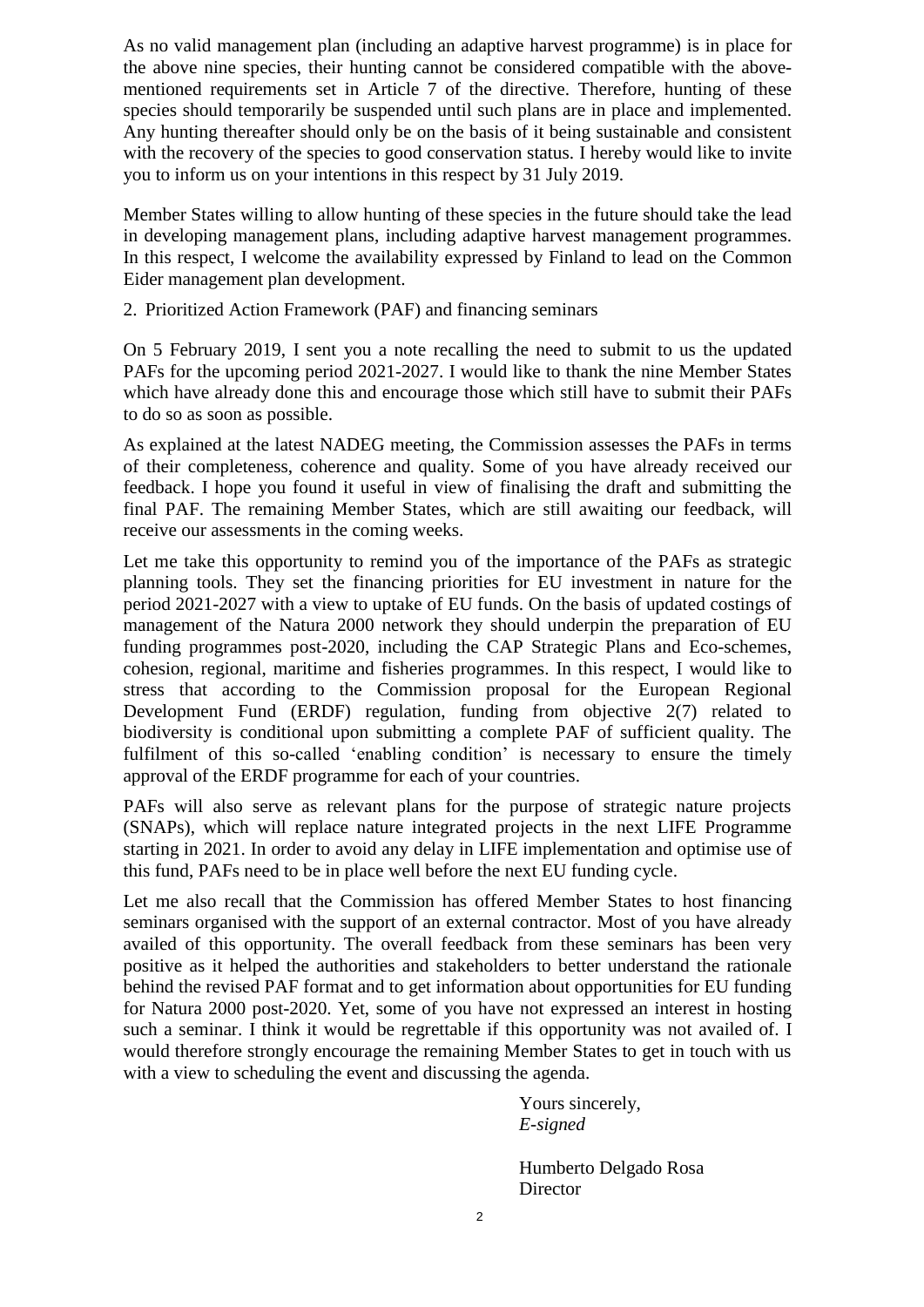## **Appendix**

|     |                       | <b>AEWA-related</b> issue                    |                     | PAF-related issue |           |
|-----|-----------------------|----------------------------------------------|---------------------|-------------------|-----------|
| No  | Member State          | Species listed in Annex II of                | Huntable in         | PAF               | Financing |
|     |                       | the Birds Directive covered                  | (according to the   | submitted         | seminar   |
|     |                       | by an EU reservation to                      | Artemis database    |                   | organised |
|     |                       | AEWA.                                        | http://www.artemis- |                   |           |
|     |                       |                                              | face.eu/about-the-  |                   |           |
|     |                       |                                              | database)           |                   |           |
| 1.  | Austria               | Common Pochard                               | Huntable            | $\sqrt{ }$        | V         |
|     |                       |                                              |                     |                   |           |
| 2.  | Belgium               | Common Pochard                               |                     | V                 |           |
|     |                       | Northern Lapwing                             |                     |                   |           |
|     |                       |                                              |                     |                   |           |
| 3.  | Bulgaria              | Common Pochard                               |                     |                   | $\sqrt{}$ |
|     |                       |                                              |                     |                   |           |
| 4.  | Croatia               | Common Pochard                               |                     |                   | $\sqrt{}$ |
|     |                       |                                              |                     |                   |           |
| 5.  | Cyprus                | Common Pochard                               | Huntable            |                   | $\sqrt{}$ |
|     |                       |                                              |                     |                   |           |
| 6.  | <b>Czech Republic</b> | Common Pochard                               | Huntable            |                   | V         |
|     |                       |                                              |                     |                   |           |
| 7.  | Denmark               | Common Eider                                 | Huntable            |                   |           |
|     |                       | Red-breasted Merganser<br>Common Pochard     | Huntable            |                   |           |
|     |                       | Eurasian Oystercatcher                       |                     |                   |           |
|     |                       |                                              |                     |                   |           |
|     |                       | Northern Lapwing<br><b>Bar-tailed Godwit</b> |                     |                   |           |
|     |                       | <b>Black-tailed Godwit</b>                   |                     |                   |           |
|     |                       | Red Knot                                     |                     |                   |           |
|     |                       | Spotted Redshank                             |                     |                   |           |
|     |                       |                                              |                     |                   |           |
| 8.  | Estonia               | Common Eider                                 | Huntable            | $\sqrt{}$         | V         |
|     |                       | Common Pochard                               | Huntable            |                   |           |
|     |                       |                                              |                     |                   |           |
| 9.  | Finland               | Common Eider                                 | Huntable            |                   | V         |
|     |                       | Red-breasted Merganser                       | Huntable            |                   |           |
|     |                       | Common Pochard                               | Huntable            |                   |           |
|     |                       |                                              |                     |                   |           |
| 10. | France                | Common Eider                                 |                     |                   |           |
|     |                       | Common Pochard                               | Huntable            |                   |           |
|     |                       | Eurasian Oystercatcher                       | Huntable            |                   |           |
|     |                       | Northern Lapwing                             | Huntable            |                   |           |
|     |                       | <b>Bar-tailed Godwit</b>                     | Huntable            |                   |           |
|     |                       | <b>Black-tailed Godwit</b>                   | $\qquad \qquad -$   |                   |           |
|     |                       | Red Knot                                     | Huntable            |                   |           |
|     |                       | <b>Spotted Redshank</b>                      | Huntable            |                   |           |
|     |                       |                                              |                     |                   |           |
| 11. | Germany               | Common Pochard                               | Huntable            |                   |           |
| 12. |                       | Common Pochard                               | Huntable            |                   | $\sqrt{}$ |
|     | Greece                |                                              | Huntable            |                   |           |
|     |                       | Northern Lapwing                             |                     |                   |           |
| 13. | Hungary               | Common Pochard                               | Huntable            |                   | $\sqrt{}$ |
|     |                       |                                              |                     |                   |           |
| 14. | Ireland               | Common Eider                                 |                     | J                 | V         |
|     |                       | Red-breasted Merganser                       |                     |                   |           |
|     |                       | Common Pochard                               | Huntable            |                   |           |
|     |                       | Northern Lapwing                             |                     |                   |           |
|     |                       |                                              |                     |                   |           |
| 15. | Italy                 | Common Pochard                               | Huntable            |                   | $\sqrt{}$ |
|     |                       | Northern Lapwing                             | Huntable            |                   |           |
|     |                       |                                              |                     |                   |           |
|     | 16. Latvia            | Common Pochard                               | Huntable            |                   | V         |
|     |                       |                                              |                     |                   |           |
| 17. | Lithuania             | Common Pochard                               | Huntable            | $\sqrt{}$         | V         |
|     |                       |                                              |                     |                   |           |
| 18. | Luxembourg            | Common Pochard                               |                     | $\sqrt{}$         | $\sqrt{}$ |